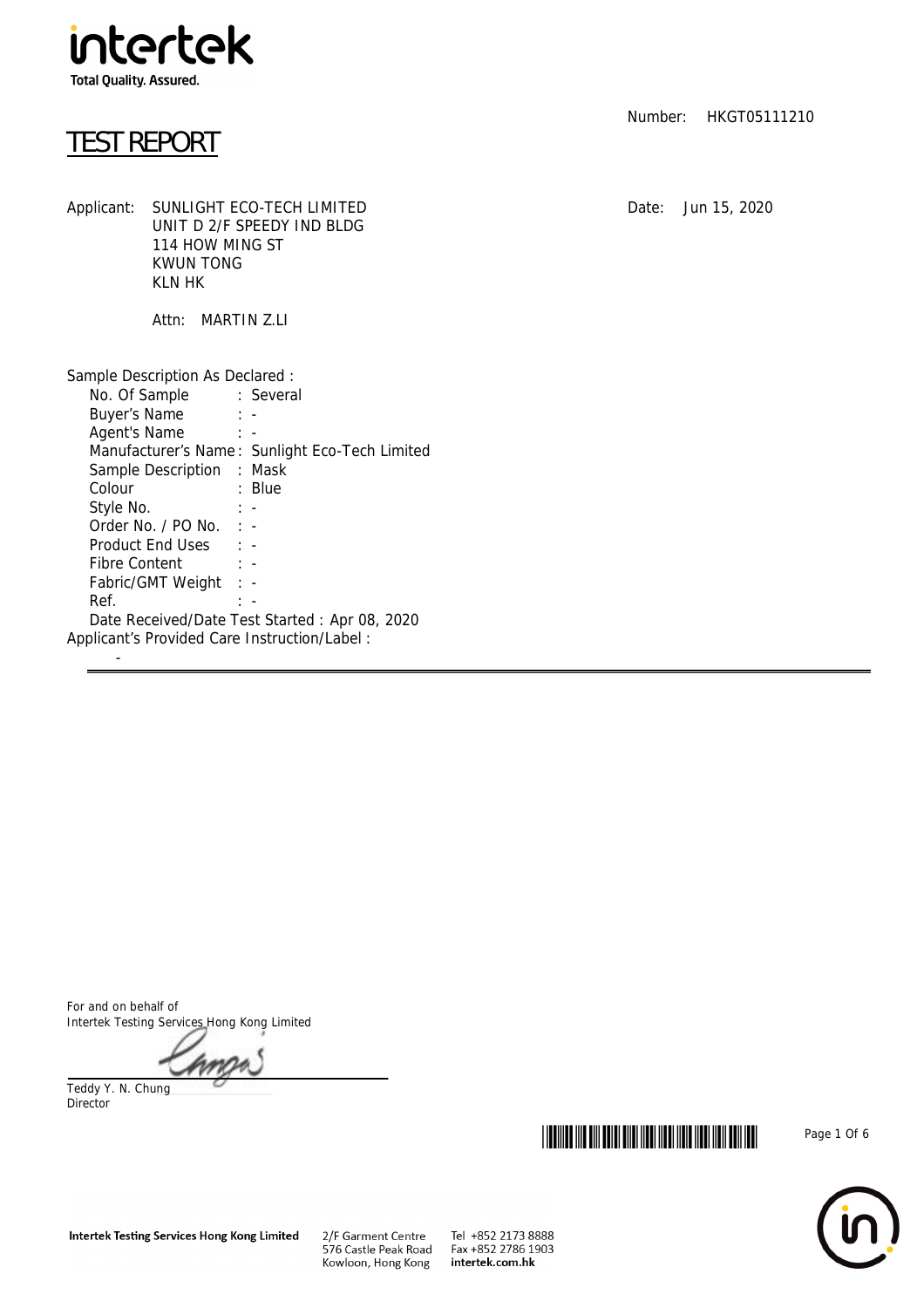

# TEST REPORT

Original Sample Photo:



 For any queries on this report, you are welcome to contact our customer service representatives: **EM3**

Rebecca Chan at (852) 63290431 or email to rebecca.chan@intertek.com Angie Yu (852) 98639123 or email to angie.yu@intertek.com

For and on behalf of Intertek Testing Services Hong Kong Limited

Teddy Y. N. Chung Director



Number: HKGT05111210



Tel +852 2173 8888 Fax +852 2786 1903 intertek.com.hk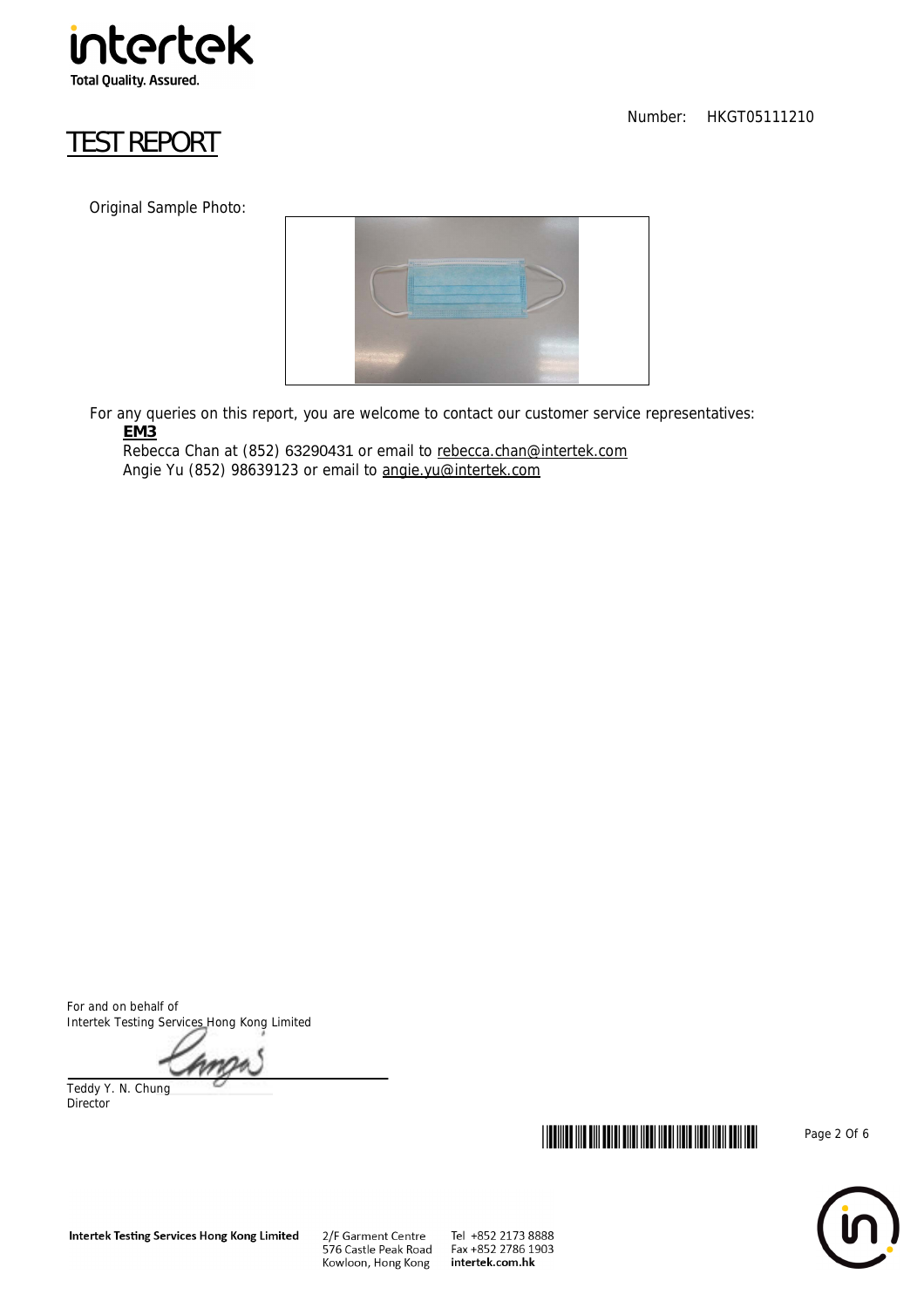

# TEST REPORT

Tests Conducted (As Requested By The Applicant)

1 Bacteria Filtration Efficiency (BFE) and Differential Pressure (Delta P) GLP Report:

**Summary:** The BFE test is performed to determine the filtration efficiency of test articles by comparing the bacterial control counts upstream of the test article to the bacterial counts downstream. A suspension of Staphylococcus aureus was aerosolized using a nebulizer and delivered to the test article at a constant flow rate and fixed air pressure. The challenge delivery was maintained at 1.7 - 3.0 x 10<sup>3</sup> colony forming units (CFU) with a mean particle size (MPS) of  $3.0 \pm 0.3$  µm. The aerosols were drawn through a six-stage, viable particle, Andersen sampler for collection. This test method complies with ASTM F2101-19 and EN 14683:2019, Annex B.

The Delta P test is performed to determine the breathability of test articles by measuring the differential air pressure on either side of the test article using a manometer, at a constant flow rate. The Delta P test complies with EN 14683:2019, Annex C and ASTM F2100-19.

All test method acceptance criteria were met.

Test side: Blue Side

BFE Test Area: ~40 cm²

BFE Flow Rate: 28.3 Liters per minute (L/min)

Delta P Flow Rate: 8 L/min

Conditioning Parameters: 85  $\pm$  5% relative humidity (RH) and 21  $\pm$  5°C for a minimum of 4 hours

Test Article Dimensions: ~178 mm x ~171 mm

Positive Control Average: 2.9 x 10<sup>3</sup> CFU

Negative Monitor Count: <1 CFU

MPS: 3.0 µm

Page 3 Of 6

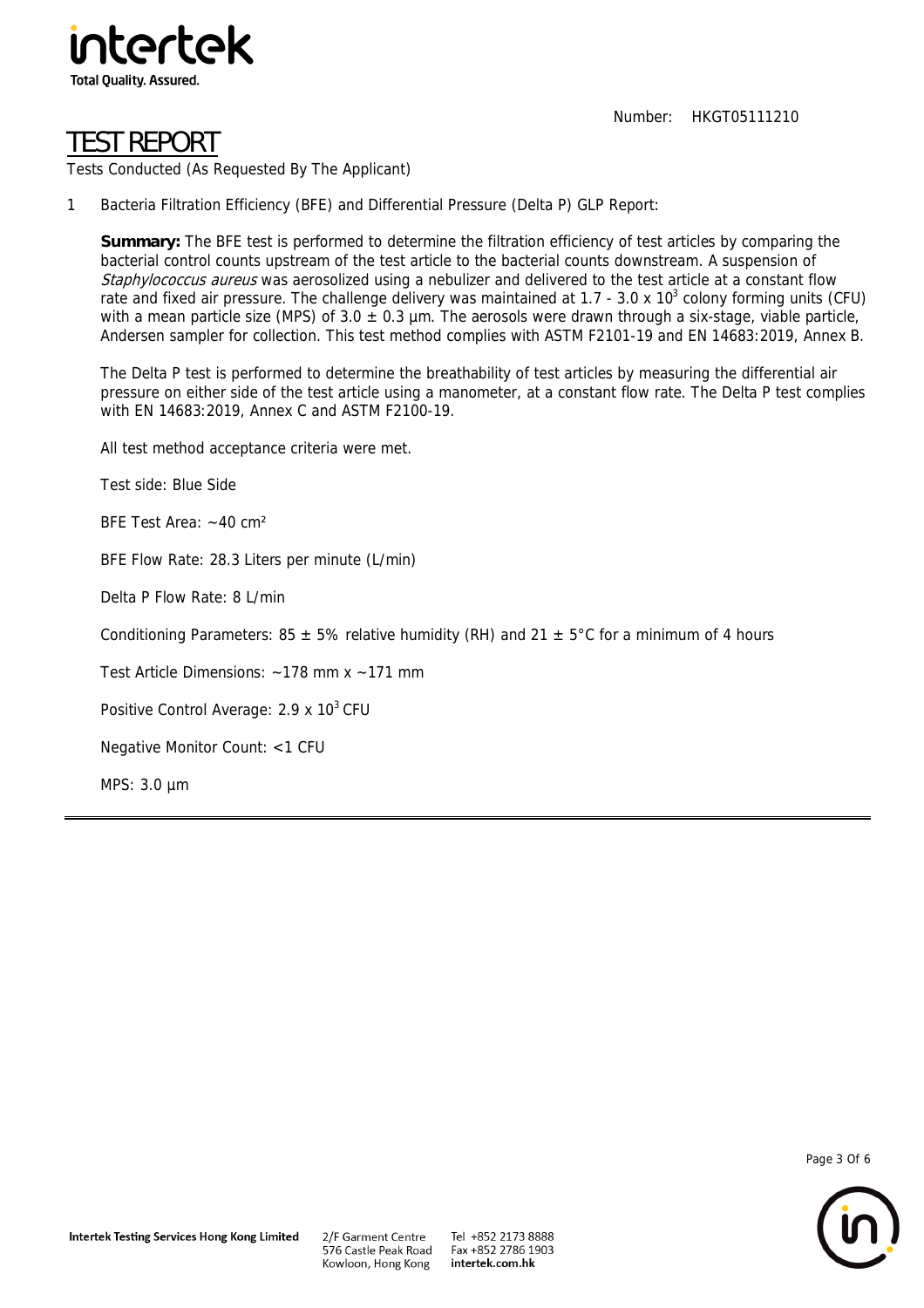

### EST REPORT

Tests Conducted (As Requested By The Applicant)

Bacteria Filtration Efficiency (Cont'd)

#### **Results:**

| <b>Test Article Number</b> | Percent BFE (%) |
|----------------------------|-----------------|
|                            | 99.8            |
|                            | 99.7            |
|                            | 99.5            |
|                            | 99.7            |
|                            | 99.6            |

| <b>Test Article Number</b> | Delta P (mm $H_2O/cm^2$ ) | Delta P (Pa/cm <sup>2</sup> ) |
|----------------------------|---------------------------|-------------------------------|
|                            |                           | 21 Q                          |
|                            |                           | つつ                            |
|                            | J.J                       | 32.3                          |
|                            |                           | 33.3                          |
|                            |                           | 22 O                          |

The filtration efficiency percentages were calculated using the following equation:

$$
\%BFE = \frac{C - T}{C} \, x100
$$

C= Positive control average

T= Plate count total recovered downstream of the test article

Note: The plate count total is available upon request

**Test Article Preparation:** The test articles were conditioned for a minimum of 4 hours at 21 ± 5°C and  $85 \pm 5\%$  RH, prior to BFE and Delta P testing.

**Test Method Acceptance Criteria:** The BFE positive control average shall be maintained at 1.7 – 3.0 x 103 CFU.

The MPS control average of the challenge aerosol shall be maintained at  $3.0 \pm 0.3$  µm.

The Delta P test flow rate shall be maintained at 8 L/min throughout the testing.



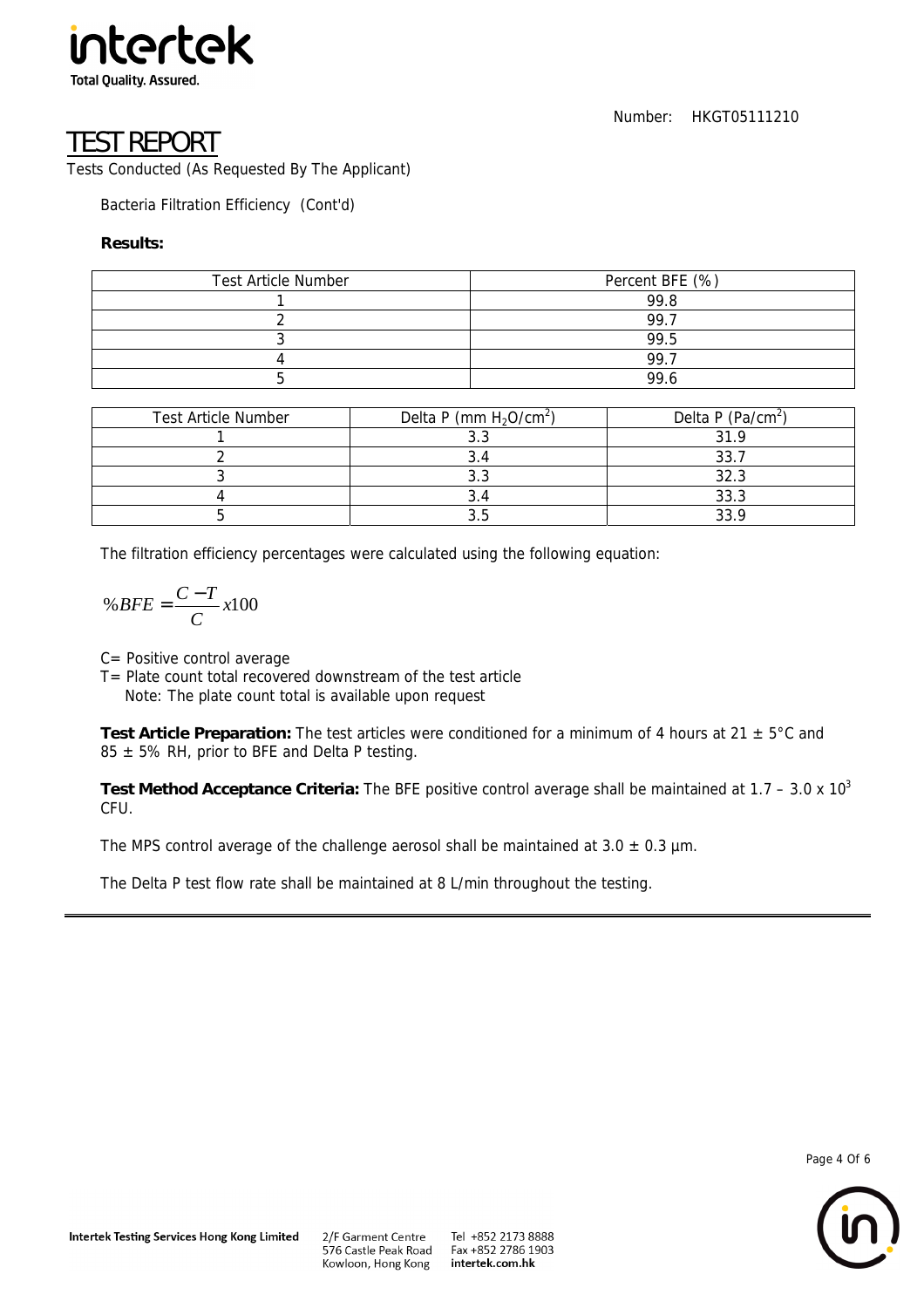

# TEST REPORT

Tests Conducted (As Requested By The Applicant)

Bacteria Filtration Efficiency (Cont'd)

### **Procedure:**

BFE: A culture of S. aureus, ATCC #6538, was diluted in peptone water (PEPW) to yield challenge level counts of 1.7 – 3.0 x 10<sup>3</sup> CFU per test article. The bacterial culture suspension was pumped through a nebulizer at a controlled flow rate and fixed air pressure. The constant challenge delivery, at a fixed air pressure, formed aerosol droplets with a MPS of approximately 3.0 µm. The aerosol droplets were generated in a glass aerosol chamber and drawn through a six-stage, viable particle, Andersen sampler for collection. Test articles, positive controls, and reference material received a one minute challenge followed by a one minute vacuum cycle.

The Andersen sampler, a sieve sampler, impinged the aerosol droplets onto six soybean casein digest agar (SCDA) plates based on the size of each droplet. The agar plates were incubated at 37  $\pm$  2°C for 48  $\pm$  4 hours and the colonies formed by the bacteria laden aerosol droplets were then counted and converted to probable hit values using the positive hole conversion chart provided by Andersen. These converted counts were used to determine the average challenge level delivered to the test articles. The distribution ratio of the colonies on each of the six agar plates was used to calculate the MPS of the challenge aerosol.

Delta P: The Delta P test simply measured the differential air pressure on either side of the test article using an incline, "U" tube, or digital manometer. Testing was conducted at a flow rate of 8 L/min (volumetric). At least one reference material is included with each set of test articles.

The Delta P values were reported in mm water/cm<sup>2</sup> and Pa/cm<sup>2</sup> of test area and calculated using the following equation:

$$
Delta P = \frac{\overline{M}}{A}
$$

Where:  $M^-$  = Average mm of water of the test replicates per test article

A = Area of the test article holder (cm<sup>2</sup>)

The test article holder used in the Delta P test has a test area of 4.9 cm<sup>2</sup>.

Page 5 Of 6